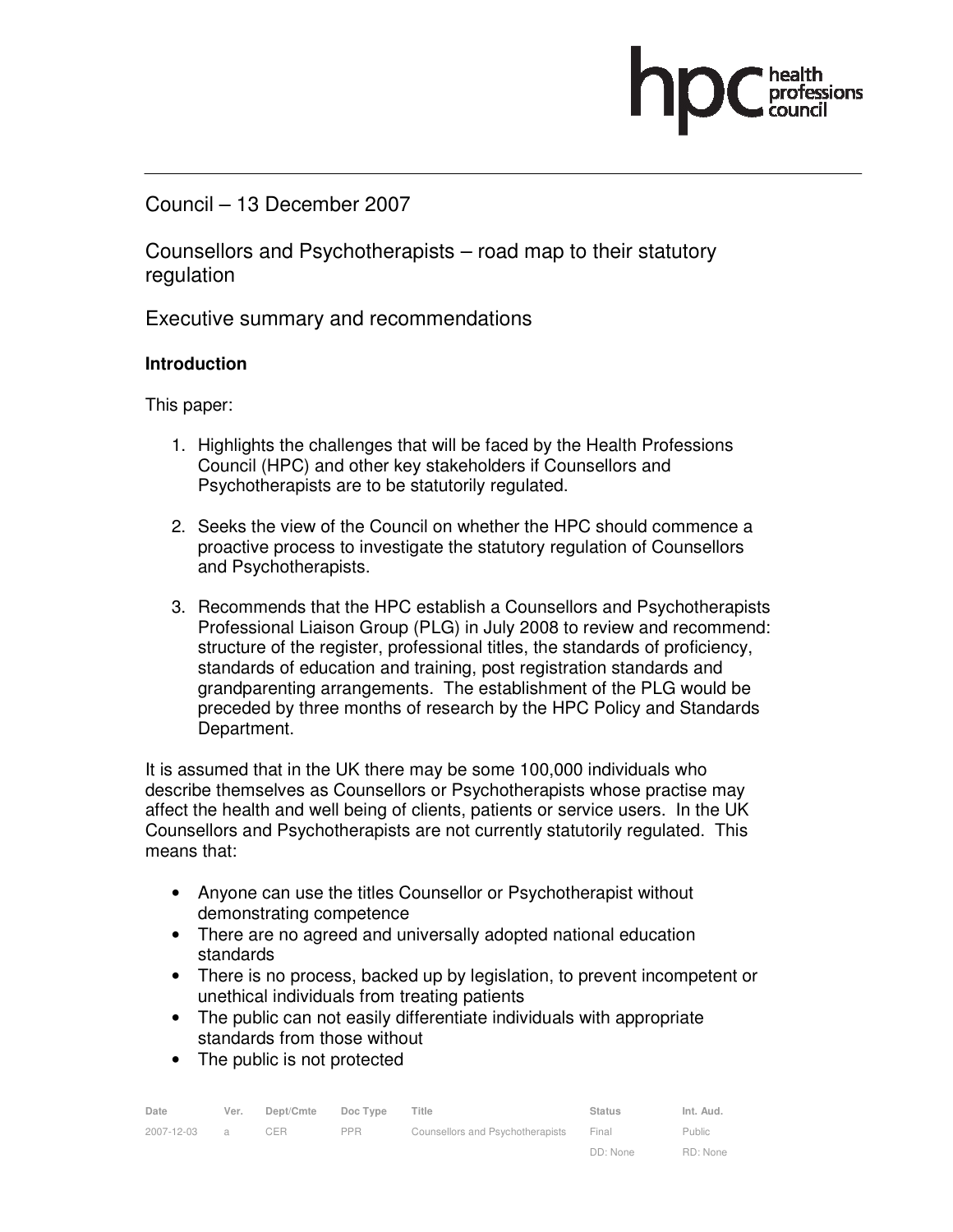#### **Objective of statutory regulation of Counsellors and Psychotherapists**

The only justification for statutory regulating Counsellors and Psychotherapists is that public protection will be enhanced. The benefits of statutory regulation will have to outweigh any potential down sides of statutory regulation and in particular the cost of regulation, which will have to be born by those regulated. As many practitioners work outside the NHS, the cost of regulation will have to be paid for by the patients.

#### **UK Government's position on the statutory regulation of Counsellors and Psychotherapists**

The UK Government has made a number of statements indicating their intention to statutory regulate Counsellors and Psychotherapists. Most recently at a meeting on 15 November 2007, officials of the Department of Health (DH) stated that one of the Section 60s to be brought on to the statute book by the end of 2010, will be for the statutory regulation of Counsellors and Psychotherapists. However, the DH expect that key stakeholders, and not they themselves, will have to make substantial progress in agreeing a number of key issues.

They include:

- The professional title(s) to be protected
- The standard(s) of proficiency
- The standard(s) of education and training

The DH has also funded a number of projects to establish agreement on education and training standards and standards of competence for Counsellors and Psychotherapists. To date no agreement has been reached amongst all parties. In addition, the exercise to agree National Occupational Standards is continuing.

## **Devolved Administrations**

The Scottish Government and the Northern Ireland Government both have a direct involvement in the decision to statutory regulate health professionals who were not regulated before devolution.

It is therefore important that any work done in this area takes account of the views of these governments, including their plans for the future development of Counselling and Psychotherapy in the Home Countries.

## **Maximising the success of the process to regulate an aspirant group**

One measure of the success of the process to bring an aspirant group into statutory regulation is the percentage of individuals who either join the register when it opens, or, who are eligible to join the register once they have completed their programme of education and training. In the recent experience of the HPC, it can be argued that the process to statutorily regulate Operating Department Practitioners (ODPs) was a success because almost 100% of eligible individuals joined the HPC register the day it opened and there were few applications via the transitional or Grandparenting routes. The process was assisted by a number of key factors. They included: agreement on the titles to be protected, an agreed standard of proficiency and agreed standards of education and training.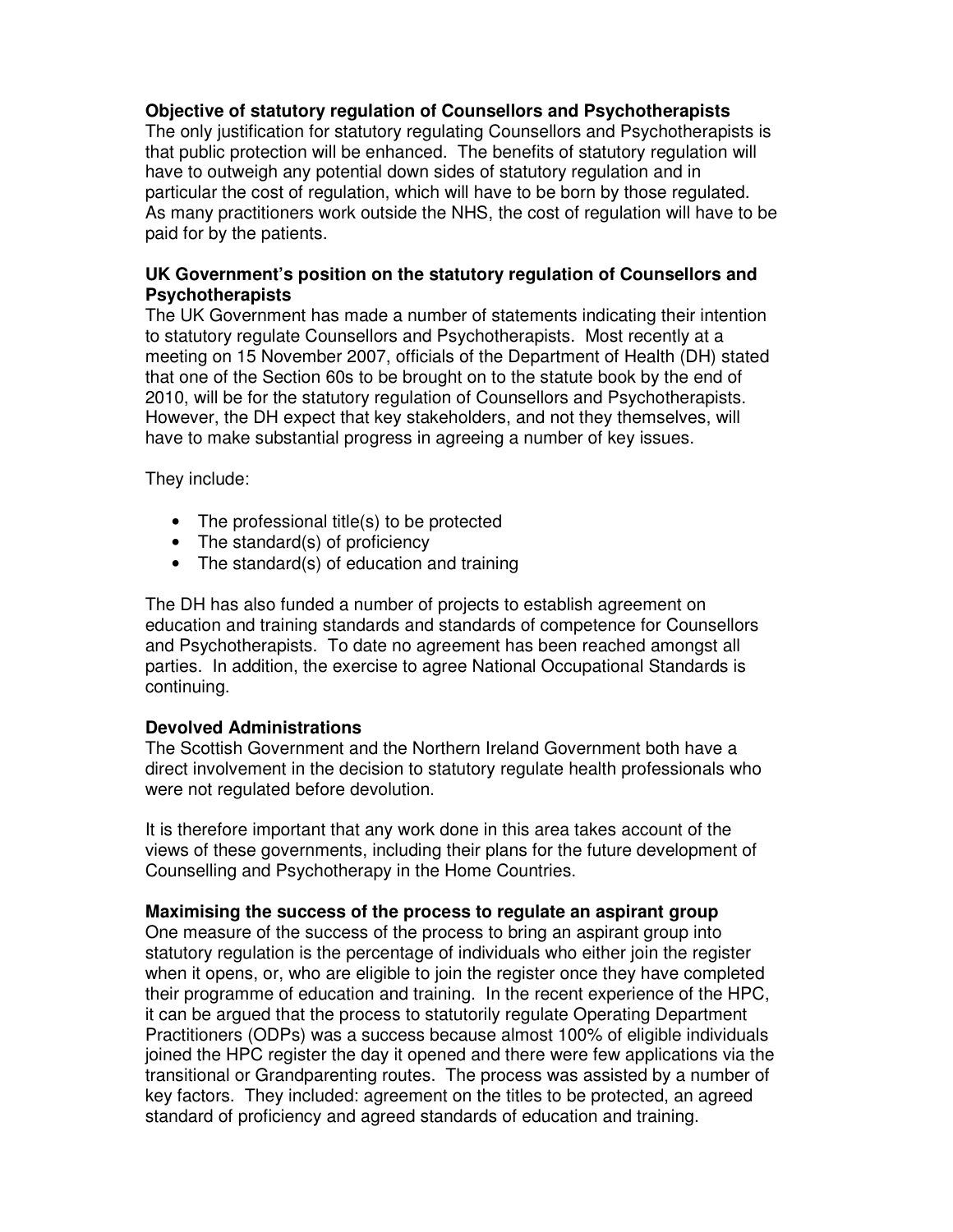However, as the percentage of eligible individuals is reduced below 100% of those using the relevant protected title the impact on public protection is reduced.

It should be noted that whilst there are many who will welcome the introduction of statutory regulation, there might be a small but vocal minority of individuals and organisations who may want to avoid statutory regulation for a variety of reasons.

They include:

- Unable to meet competence standards
- Their application would be rejected due to inability to meet ethical standards, for example a previous conviction or a determination by a statutory or non-statutory regulator
- Reluctance to pay the registration fees
- Disagreement with the professional body operating a voluntary register
- Opposed to the concept of statutory regulation
- Concerns about the future financial viability of education and training programmes

If at the point a new register is opened a large number of individuals do not join the register but choose to practise using a professional title that is not protected then the public will be less well protected.

#### **Challenges posed by Counsellors and Psychotherapists**

Compared to the ODPs, the process to start the statutory regulation of Counsellors and Psychotherapists will be more complicated. The challenges include:

#### **Professional and Occupational Groups**

To date the HPC has regulated professionals whose pre-registration education and training ranges, in terms of length of training, from Clinical Scientists to Paramedics. The HPC's focus on professionals is reflected in the criteria that are used by the HPC in deciding whether or not to recommend to the Secretary of State that an aspirant group should be statutory regulated. In relation to Counsellors and Psychotherapists, while some individuals clearly work at a professional level that is the equal of HPC registrants, others appear to work at a non-professional level more akin to an Occupational Group.

#### **Wide variety in scope of practice**

An initial review of Counselling or Psychotherapy will quickly identify a wide spectrum of techniques and philosophical approaches in terms of scope of practice that are used. This means that there are no universally agreed standards of proficiency either an initial level or any advanced levels.

The wide scope of practice is directly linked to the breadth of education and training programmes and methods.

#### **Different types of education and training**

To commence the practice of Counselling or Psychotherapy there are no compulsory requirements to undertake education or training and indeed it is reasonable to assume that some practitioners undertake no training whatsoever. This has resulted in a wide range of training and education programmes ranging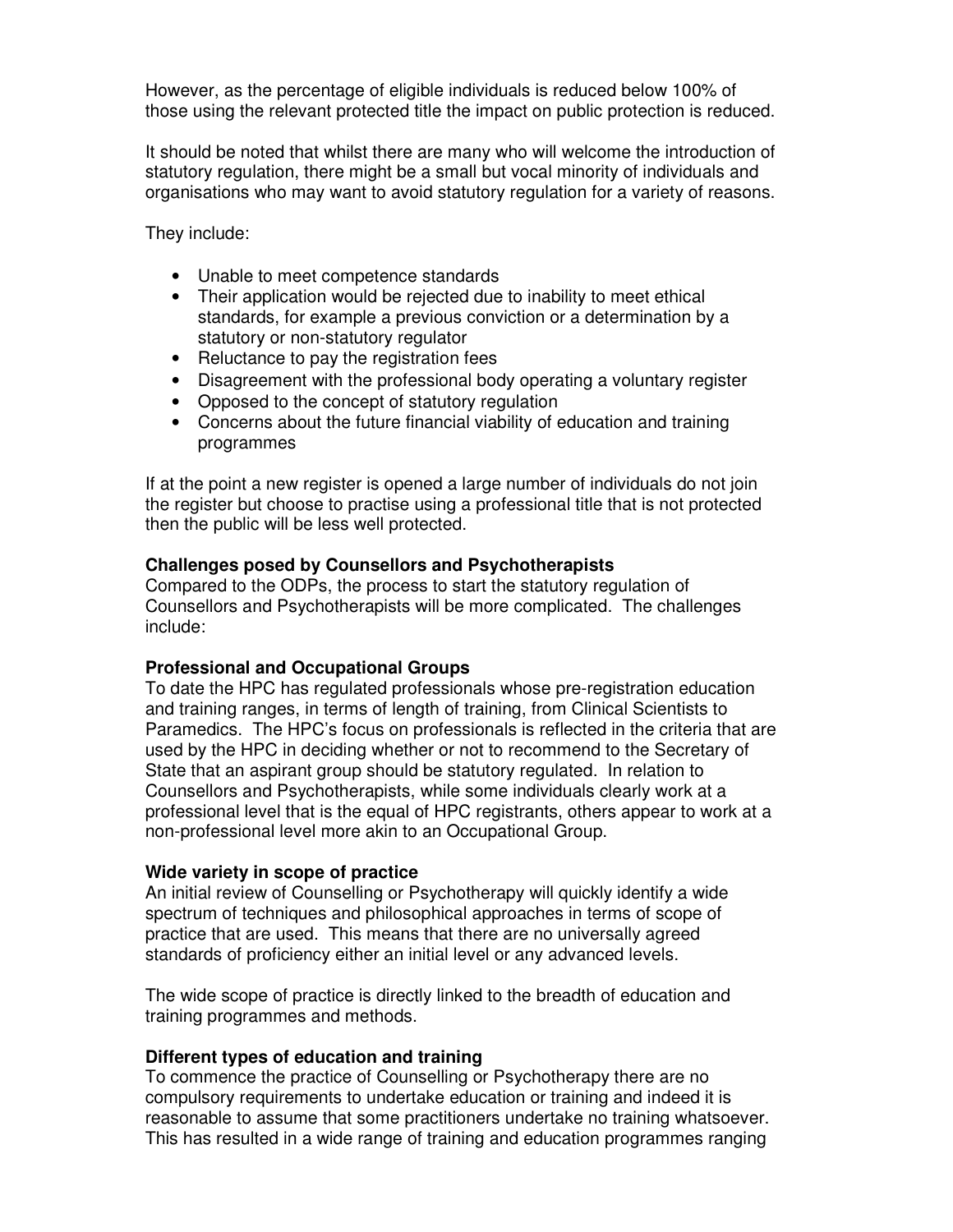from courses lasting a few weeks to university master degree programmes. At the point that statutory regulation starts agreement needs to have been reached on the level of education and training required. Therefore the setting of the standards of proficiency and the standards of education and training will determine what percentage of students will be eligible to join the register once it opens. If the standard can only be met by a minority of education and training providers then this may encourage prospective registrants who are ineligible to join the register to use titles that are not protected. From the perspective of the public this will lead to confusion and hence a lowering of public protection.

In addition, there is no definitive list of individuals and/or organisations providing training and education programmes, the standards used, quality controls used or the types of qualifications awarded to those who successfully complete programmes.

#### **Protected Titles**

On the working assumption that Counselling or Psychotherapy will be regulated using "closure of title" and not "closure of function", then the decision of which title, or titles, will be protected will be critical in terms of the success of statutory regulation.

Individuals working in the field of Counselling and Psychotherapy use many different titles in addition to the titles "Counsellor" and "Psychotherapist". These may include:

- 1. Titles that reflect types of initial education and training
- 2. Titles that reflect additional education and training following completion of initial education and training.

Clarification will be needed on the following four questions:

- 1. Are Counselling and Psychotherapy separate professions?
- 2. Will it be possible to protect the generic titles "Counsellor" and "Psychotherapist" or will this not be possible because both terms are in common use in many settings outside healthcare. (It should be noted that the phrase "healthcare" may not be appropriate in the context of Counselling and Psychotherapy as practitioners and their clients may not regard their practice to be in "health".)
- 3. How many titles will need to be protected to delineate all Counselling and Psychotherapy, or will titles need to be protected to indicate different levels of proficiency?
- 4. Will protection of post registration titles be required or can reliance be placed on marking the register?

#### **Numerous voluntary membership organisations**

A review of the Internet will identify numerous organisations that regard themselves as being representatives of individuals working in Counselling and Psychotherapy. The total number of such organisations is unclear but certainly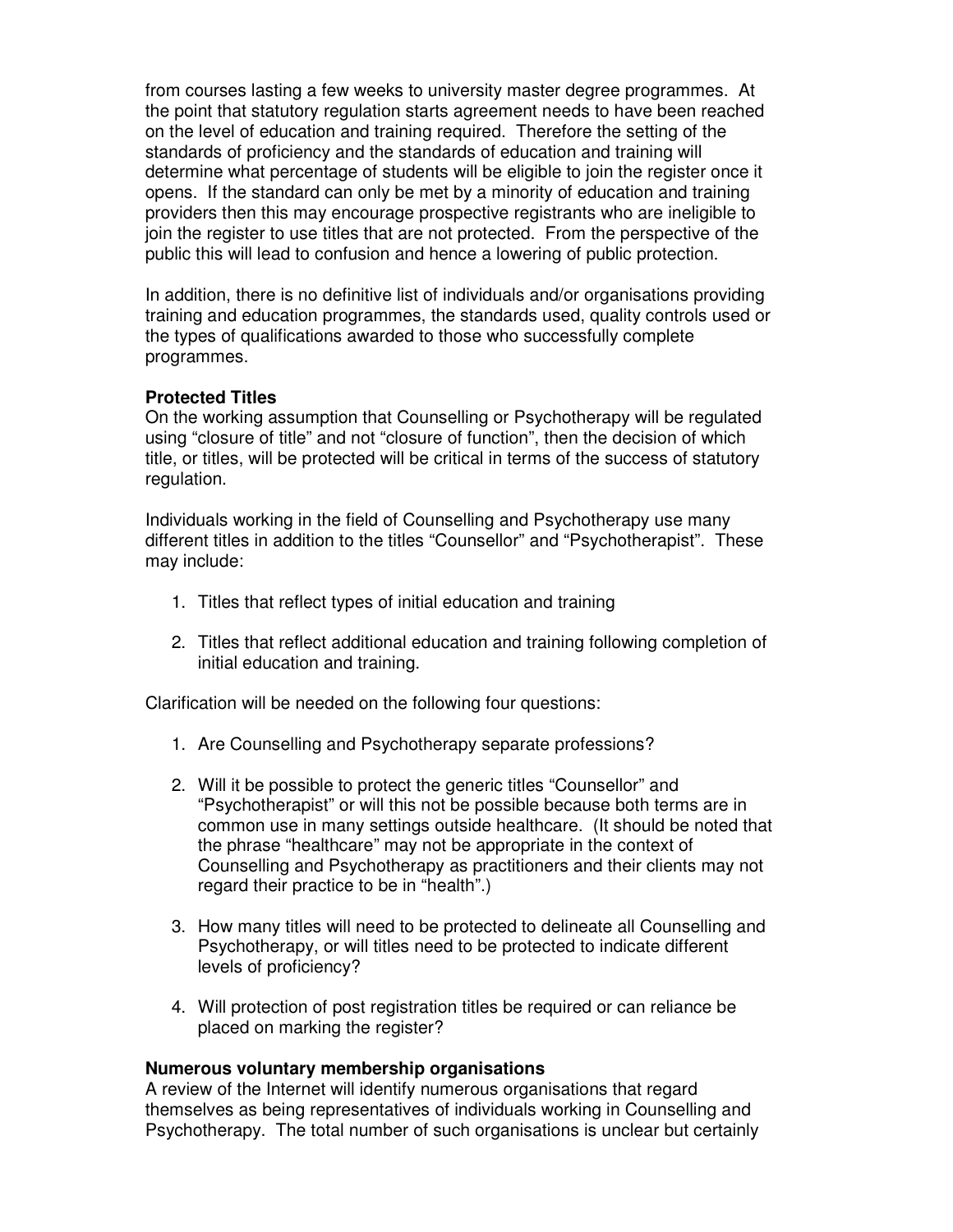numbers dozens, if not hundreds. While the number of organisations in itself is not a concern, indeed it could be seen as a positive advantage, the challenge arises because there is no overall agreement between all the organisations on many of the key questions including: titles, standards of education and training, standards of proficiency and indeed, if statutory regulation is appropriate.

#### **Number of practitioners**

Because of the plethora of organisations there is no agreement on the number of potential registrants. The situation is made more complex by the possibility of dual membership.

#### **The role of HPC and the possible way forward**

To date the HPC has waited for applications to be received from Aspirant Groups before it starts the process to make a recommendation to the Secretary of State if they should be regulated using Article 3(17) of the Health Professions Order 2001, which states:

#### **(17) The Council may -**

**(a) make recommendations to the Secretary of State concerning any profession which in its opinion should be regulated pursuant to section 60(1)(b) of the Health Act 1999; and** 

**(b) give such guidance as it sees fit, to such persons as seem to it to have an interest in such regulation, on the criteria to be taken into account in determining whether a profession should be so regulated.**

To date the various groups that have been supported by the DH have not reached any agreement amongst the various interested parties on the issues for the regulation of Counsellors and Psychotherapists. This is in marked contrast to the initiative funded by DH being led by Professor R Michael Pittilo, to investigate and make recommendations on the possible statutory regulation of acupuncture, herbal medicine and traditional Chinese medicine, and is due to be published within the next few months.

In addition, the Executive of the HPC had assumed that by the autumn of 2007 significant progress would have been made by the DH on implementing the HPC recommendations to statutorily regulate various groups including a number of healthcare scientists including clinical profusionists, clinical physiologists and clinical technologists. However, the DH's current plans do not envisage that these groups will be regulated until 2010.

This means that the HPC has an opportunity to proactively commence work on the statutory regulation of Counsellors and Psychotherapists.

The HPC Executive therefore recommends that the HPC establishes a Counsellors and Psychotherapists Professional Liaison Group (PLG) in the spring of 2008 to review and recommend:

- Structure of the register
- Professional titles
- Standards of proficiency
- Standards of education and training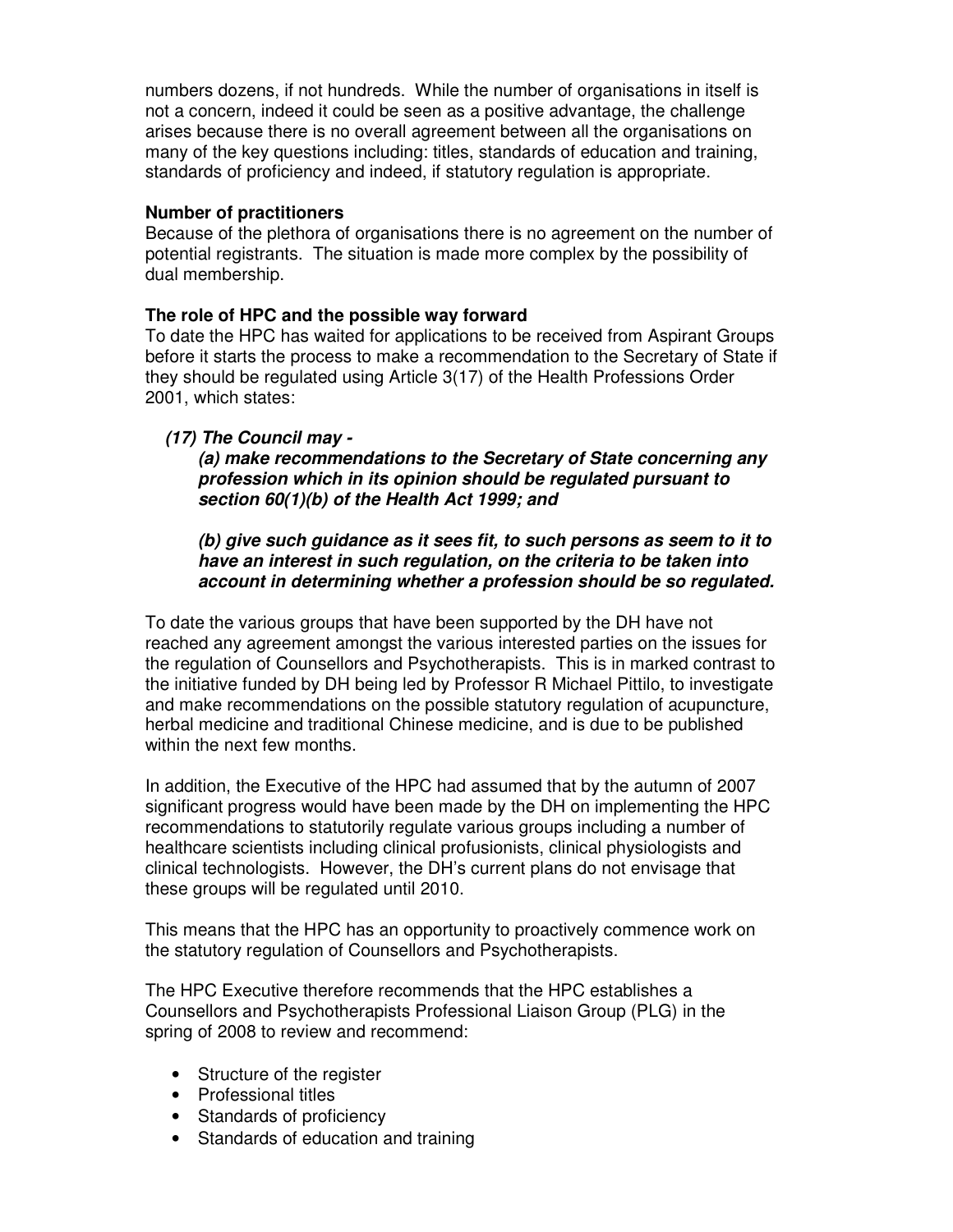- Post registration standards
- Grandparenting arrangements

In addition, the HPC Executive should:

- Estimate the number of potential registrants
- Draw up a list of all organisations representing Counsellors and **Psychotherapists**
- Identify all education and training programme providers and the standards and quality controls used, the types of qualifications awarded to those who successfully complete programmes and the number of students on each programme

As part of this process, because of the large number of organisations involved in this area, it will be particularly important that HPC move forward in this area with the benefit of the expertise of organisations and individuals who have worked in this area before. It is anticipated that this will be achieved through a variety of channels including:

- Membership of the PLG
- Possible discussion events/workshops
- Work by the HPC Communications Department, including individual stakeholder meetings where appropriate
- A designated part of the HPC website, as well as any formal consultation on standards developed

#### **Decision**

The Council is requested to agree that:

- 1 The HPC commences a proactive process to investigate and make recommendations to the Secretary of State on the statutory regulation of Counsellors and Psychotherapists.
- 2 The HPC establishes a Counsellors and Psychotherapists Professional Liaison Group (PLG) in July 2008 to review and recommend: structure of the register, professional titles, the standards of proficiency, standards of education and training, post registration standards and grandparenting arrangements. The establishment of the PLG would be preceded by three months of research by the Policy and Standards Department.

#### **Background information**

None

#### **Resource implications**

HPC has the current resources to manage a maximum of three PLGs in any one year. If the PLG goes ahead it would be one of the three PLGs undertaken in 2008 – 2009.